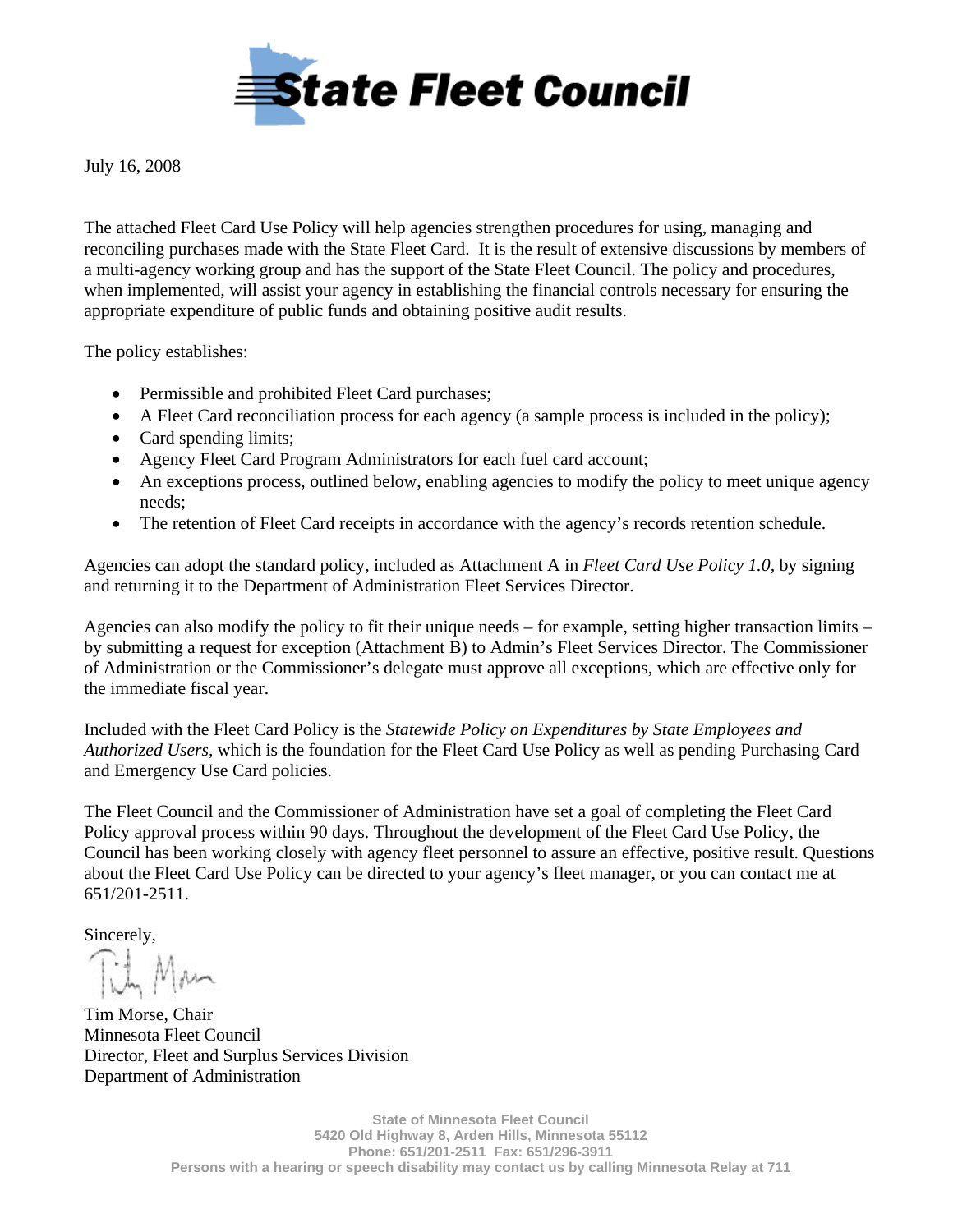# **Statewide Policy on Expenditures by State Employees and Authorized Users**

The State of Minnesota provides a variety of procurement tools to state employees and other authorized users to carry out state business efficiently and effectively. These tools include purchasing cards, fleet fuel cards and emergency cards.

While each of these tools is designed for specific situations and is issued to different categories of authorized users, they are intended to be used solely and specifically for government business-related purposes.

This policy memorandum governs the use of state-provided procurement tools and technology.

**Department Head Responsibility:** Agency policies may further restrict the use of the procurement tools, but cannot authorize higher limits without written permission from the Department of Administration.

**Employee and Authorized User Responsibility:** State employees and other authorized users are responsible for appropriate use of all procurement tools, including purchasing cards, fleet cards and emergency cards. They are expected to adhere to the highest ethical standards when conducting state business and to follow the Code of Ethics, M.S.43A.38, subd. 4, and related state statutes. A list of applicable statutes follows this statement. For example:

# **Minn. Stat., Section 43A.38, Subd. 4 regulates "use of state property:"**

- a. An employee shall not use or allow the use of state time, supplies, or state-owned or leased property and equipment for the employee's private interest or any other use not in the interest of the state, except as provided by law.
- b. An employee may use state time, property, or equipment to communicate electronically with other persons including, but not limited to, elected officials, the employer, or an exclusive bargaining representative under chapter 179A, provided this use, including the value of time spent, results in no incremental cost to the state or results in an incremental cost that is so small as to make accounting for it unreasonable or administratively impracticable.

# **Minn. Stat., section 43A.39, Subd. 2, provides consequences for "noncompliance" with Chapter 43A:**

a. Any employee who intentionally fails to comply with the provisions of Chapter 43A shall be subject to disciplinary action and action pursuant to Chapter 609.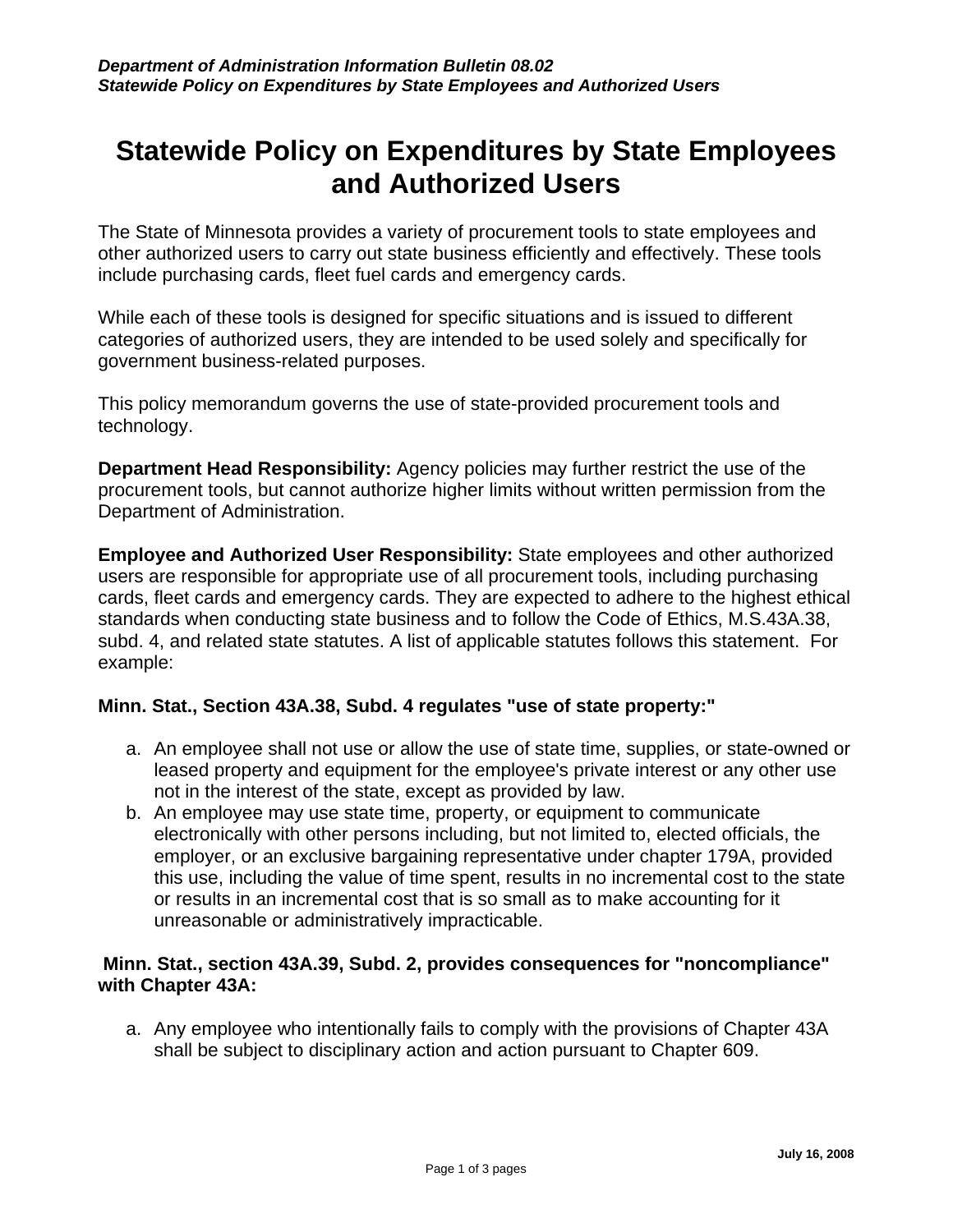### *Department of Administration Information Bulletin 08.02 Statewide Policy on Expenditures by State Employees and Authorized Users*

Managers and supervisors are responsible for directing employees and authorized users on appropriate use of all state-provided procurement tools, including purchasing cards, fleet cards, and emergency cards through training, supervising, coaching and taking disciplinary action, when necessary.

Each agency is responsible for establishing internal policies regarding state-provided procurement tool use, and for communicating those policies to staff. Each agency will ensure that its responsible authorities know who may use each issued procurement tool and under what conditions they may use it.

**Appropriate Use:** State employees and authorized users are expected to ensure that purchases made using a state-issued procurement tool are appropriate and comply with the requirements associated with that particular tool. Users of all state-provided procurement tools, including purchasing cards, fleet cards and emergency cards, must be able to withstand public scrutiny without embarrassment to the agency or the State of Minnesota.

"Inappropriate uses" are those that are contrary to state laws, rules and policies. They include but are not limited to:

- 1. Purchasing items for personal use
- 2. Illegal activities
- 3. Non-authorized use (e.g., family member or friend) at work or away from work;
- 4. Use of the tool by a non-authorized user
- 5. Political activities, fund-raising, union-related activities
- 6. Uses that are in any way disruptive or harmful to the reputation or business of the state

Engaging in any of the above listed activities may subject an employee and other authorized users to discipline, up to and including discharge, where appropriate, and criminal and civil sanctions.

**Monitoring:** State-issued procurement tools such as purchasing cards, fleet cards and emergency cards are state property and authorize users to make purchases on behalf of the State of Minnesota. Like other State resources, they are intended to be used solely for state business and other agency-sanctioned activities. Accordingly, the state reserves and exercises its rights to monitor all procurement card usage. Therefore, employees and other authorized users are subject to the specific data, receipt and other information collection policies associated with the particular procurement tool that is in use.

**Record Retention Schedules:** Record retention schedules are the same regardless of the medium or tool used to create or store a procurement/purchasing record. As a result, receipts and other electronic reports of procurement tool usage are official records of the agency and must be retained in accordance with the agency's approved record retention schedule appropriate for the type, nature and content of the procurement tool and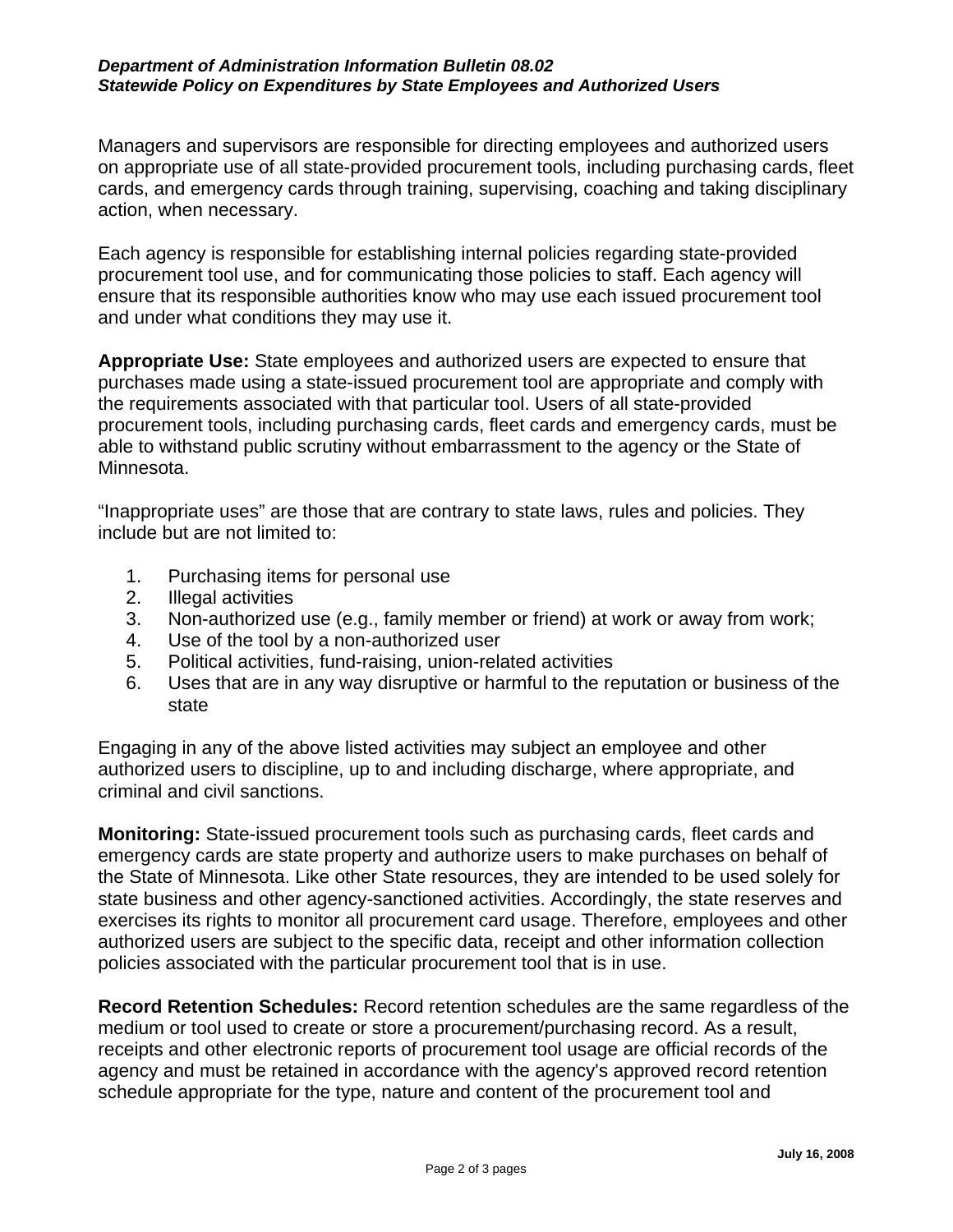## *Department of Administration Information Bulletin 08.02 Statewide Policy on Expenditures by State Employees and Authorized Users*

associated record. Improper disposal may subject the employee and the agency to administrative or legal consequences. The same rules that are used to determine if a paper, microform or videotape record should be retained also apply to procurement tool receipts and electronic records.

This statewide policy was developed by the state's chief procurement officer, materials procurement manager, fleet manager, policy managers and state agencies under the auspices of the Departments of Administration and Finance. This policy will be updated and revised as needed. If you have questions, please contact your agency's procurement personnel or designated official in your agency.

**Issued: July 15, 2008** 

**Attachments:** Fleet Card Use Policy 1.0 Purchasing Card Use Policy 2.0 - *pending*  Emergency Card Use Policy 3.0 - *pending*

# **Additional References:**

Minn. Stat. section 15.43 – Acceptance of an Advantage Minn. Stat. Chapters 16A, 16B, 16C – Departments of Administration & Finance; State Procurement Minn. Stat. section 43A.38 -- Code of Ethics Minn. Stat. sections 138.163 & 138.17 – Public Records Administration Minn. Stat. section 609.43 -- Misconduct Minn. Stat. section 609.456 – Reporting to State Auditor Department of Finance Operating Policy and Procedure No. 3016.00 Credit Agreements Departments of Administration and Finance Statewide Systems MAPS Reference Guides Point of Entry (POE)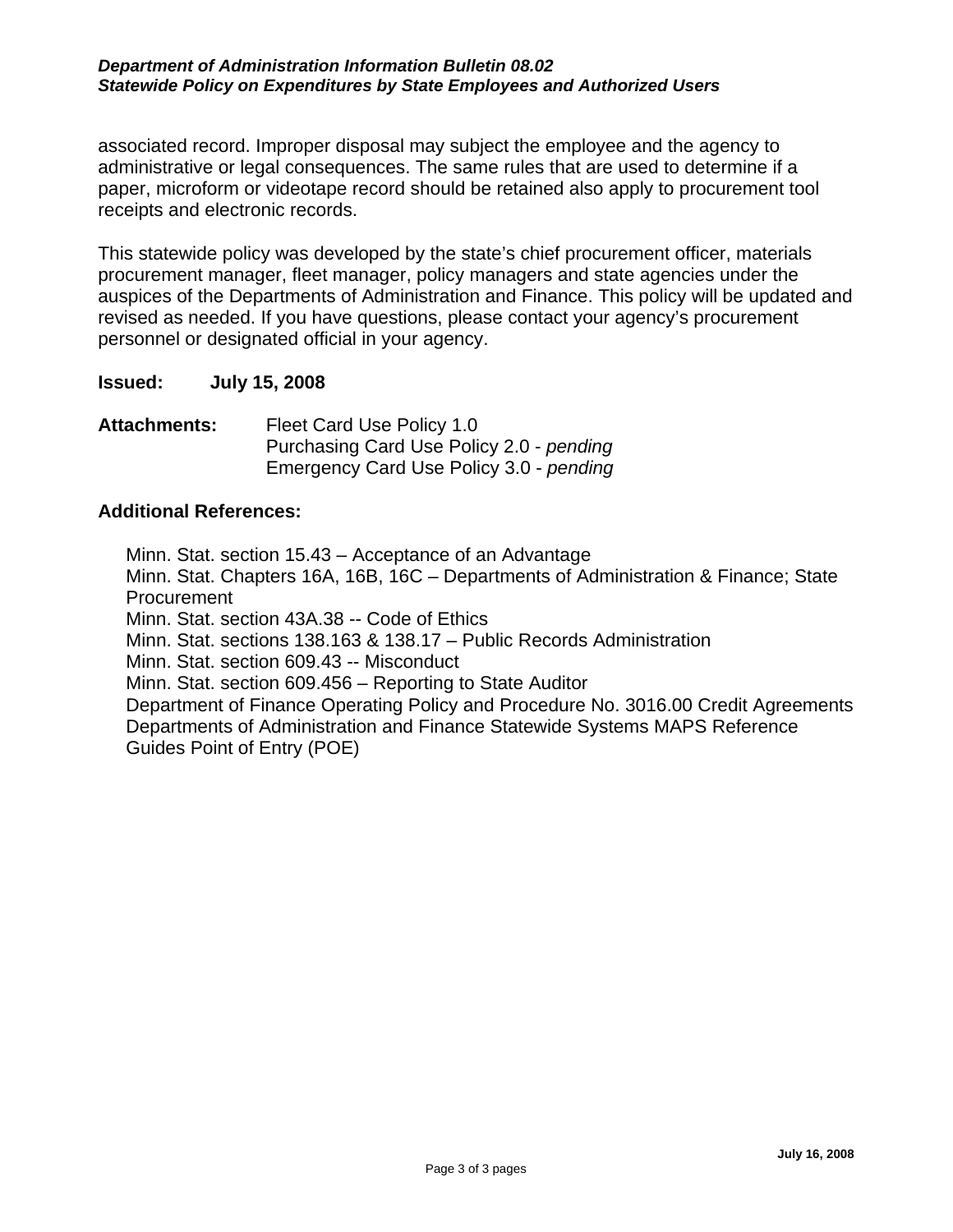# **Fleet Card Use Policy 1.0**

This Fleet Card Use Policy is to be read consistently with Statewide Policy on Expenditures by State Employees and Authorized Users, Administration Bulletin 08.03, and outlines use of the state Fleet Card by state employees and establishes requirements for Fleet Card program administration and oversight.

# **1.1 PURPOSE**

The purpose of this policy is to ensure that state employees and other users authorized by the agency to conduct state business (hereinafter together referred to as 'authorized users') use the Fleet Card appropriately so that the state's fleet assets are operated and managed efficiently and cost-effectively.

# **1.2 POLICY**

Agencies shall comply with this policy by adopting the standard Fleet Card policy found at **Attachment A**, or submitting one of their own to the Department of Administration, Fleet Services. An agency's policy shall align with this state policy and *Minn. Stat. § 16B.55, Use of State Vehicles; Compensation for Use of Personal Vehicles.* If an agency establishes its own policy, it may further restrict the use of the Fleet Card, but cannot authorize higher limits without written permission from the Department of Administration. Criteria for agency-developed policies are found at **1.8,** Fleet Card Program Administration.

The Fleet Card shall be used for certain fuel and non-fuel purchases. A state purchasing card should not be used for these purposes, except for certain emergencies defined in this policy.

# **1.3 POLICY SCOPE**

Fleet Card Use Policy 1.0 applies to all state agencies subject to the procurement authority of the Commissioner of Administration and also extends to any and all vehicles leased from Fleet Services in the Department of Administration, regardless of that agency's independent procurement authority.

# **1.4 USE OF THE FLEET CARD**

**1.41** Fleet Card Assignment and Authorized Users. "Fleet Card assignment" means the assignment of a Fleet Card to a specific vehicle or, in some cases, to a specific location.

"Authorized users" are those individuals authorized to use a Fleet Card. If authorized users have questions about the use of the Fleet Card, their initial point of contact is their agency Fleet Card administrator.

An assigned Fleet Card is mandatory for every state on- and off-road vehicle to ensure complete, accurate accounting of vehicle operating expenses. Location-specific Fleet Cards have the same purpose – accurate accounting – and are issued for a specific location and are frequently used for specific vehicles (including rentals), boats, and work tools, such as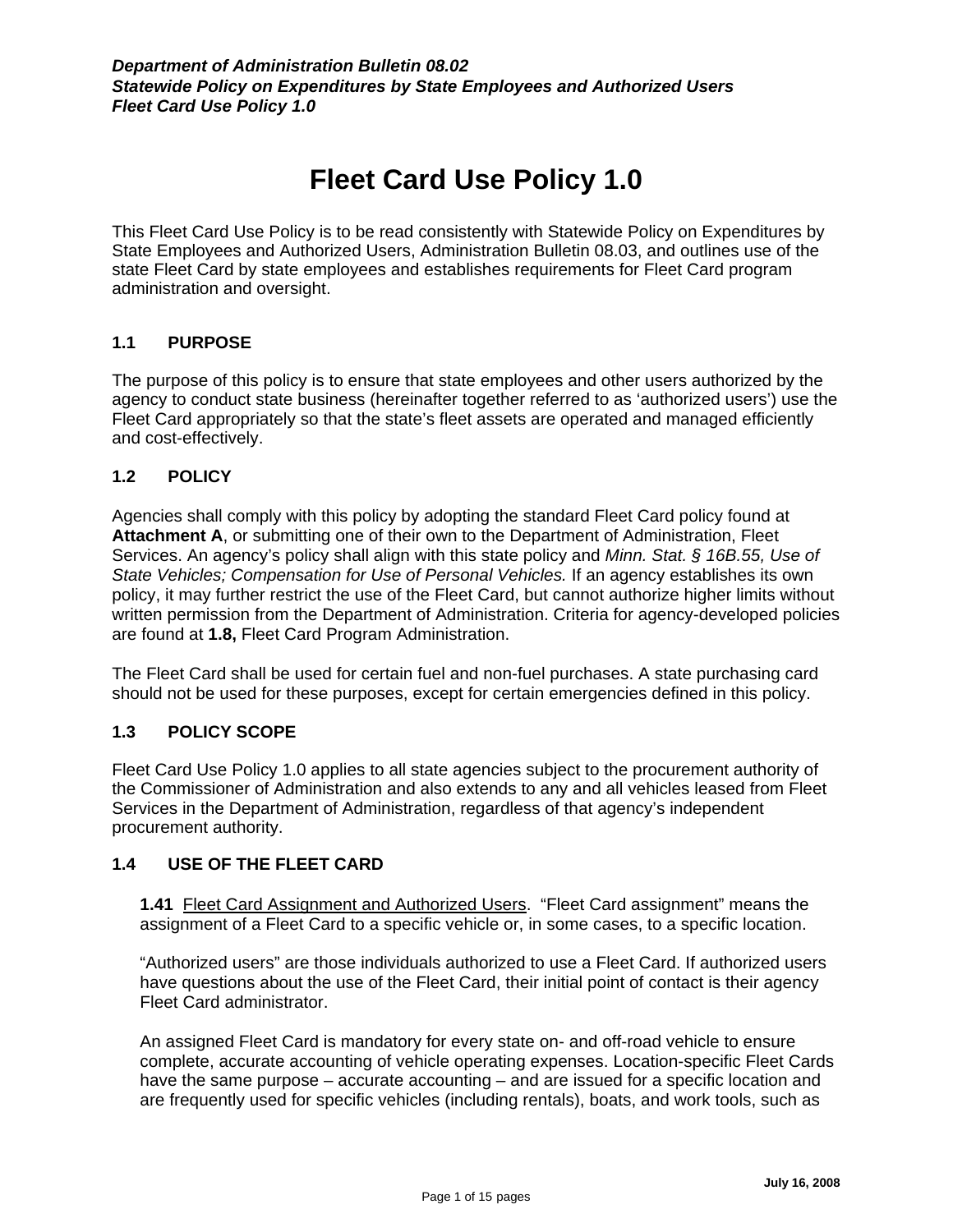chain saws and lawn mowers.

Fleet Cards may not be used to purchase bulk fuel unless permitted by an agency-specific Fleet Card policy approved by the Department of Administration.

**1.42** Convenience. The state Fleet Card is a convenient way of paying for fuel and incidental vehicle costs that allows the state to efficiently and cost-effectively manage fleet vehicle assets and purchases for vehicles. *See* **1.45** for a list of Fleet Card Permissible Purchases. Consistent with the Statewide Employee Expenditure Policy, Fleet Card users shall:

- a. Ensure cost-effective vehicle operation, including seeking the lowest-cost fuel vendor accepting the Fleet Card, refueling at self-service pumps and purchasing cost-effective replacement items
- b. Use the Fleet Card only for fuel, incidental vehicle maintenance items such as fluids and windshield wiper blades and other vehicle-related or emergency expenses unless permitted by an agency-specific Fleet Card policy approved by the Administration.
- c. Use the Fleet Card for state contract items that are on the list of permissible purchases at 1.45. For a list of state contract items, please consult with your Fleet Card program administrator.

**1.43** Using the Fleet Card.Each time a purchase is made using the Fleet Card that is assigned to a vehicle, the authorized card user will be prompted for two pieces of information: 1) Assigned PIN (personal identification number); and 2) odometer reading. A PIN must be unique to the individual authorized user as defined by the agency's policy.

**1.44** Fleet Card Transaction Limits. Fleet Cards are subject to three limits:

- a. a maximum transaction dollar amount of \$400,
- b. a daily dollar maximum of \$1,600, and
- c. no more than four transactions a day.

If a card is used for a transaction in excess of an established limit or an approved exception, the transaction will be declined automatically. If a vehicle need above an established limit occurs during normal business hours, the vehicle operator should call their agency's Fleet Card program administrator.

#### **1.45** Fleet Card Purchases.

- a. Permissible Purchases.
	- i. Fuel.
		- Fuel purchases are restricted to self-service fuel of the type and grade specified by the vehicle manufacturer
		- E85 (85% ethanol, 15% gasoline) for flex-fuel vehicles when available
		- Blended-for-the-season diesel fuel in diesel-powered vehicles
	- ii. Non-fuel.

Non-fuel purchases are restricted to routine items and services required for the state vehicle in order to complete the state employee's work. When in doubt, the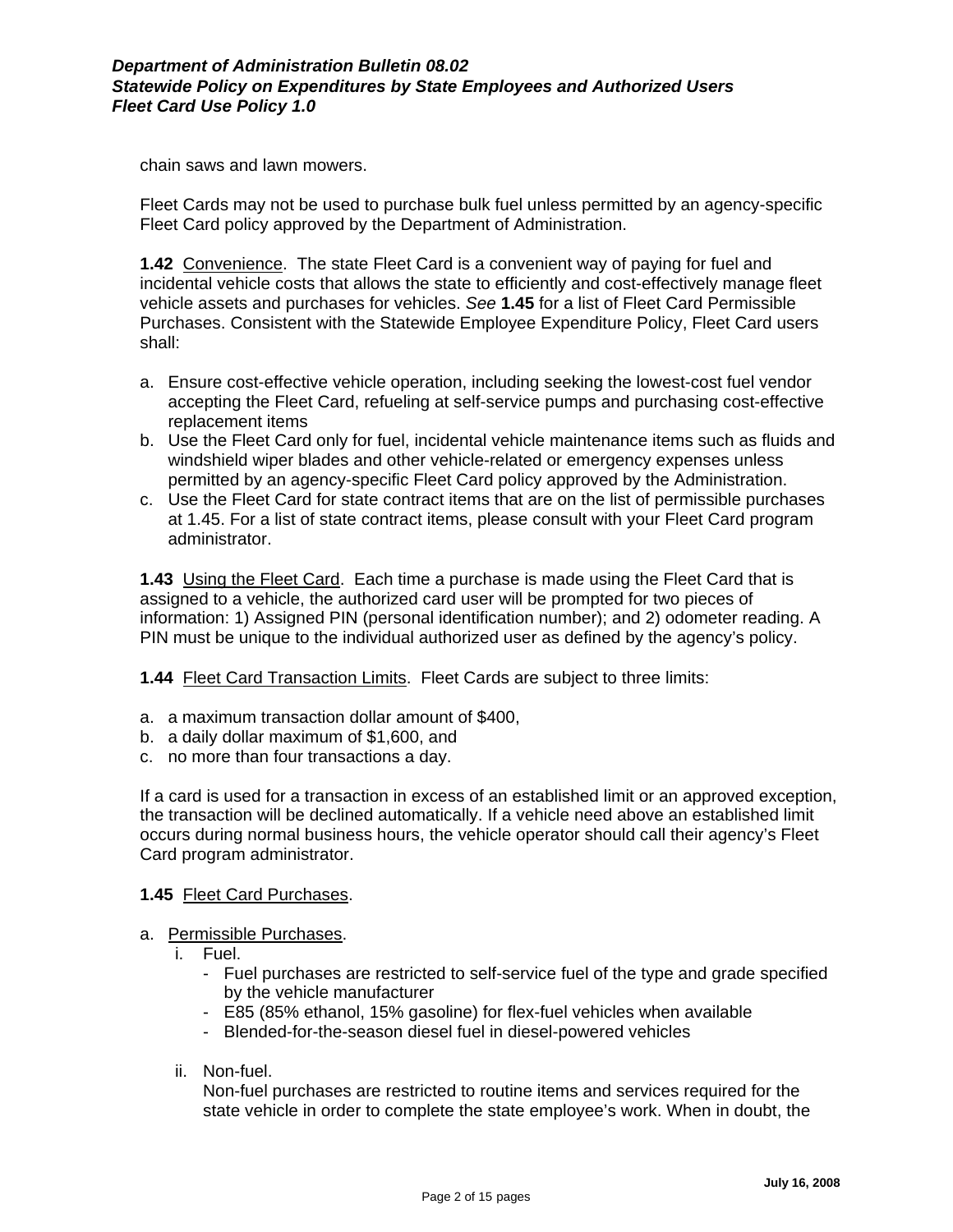purchaser should contact their Fleet Card program administrator. Examples of typical, routine non-fuel purchases include:

- Windshield washer fluid
- Oil, transmission and brake fluid, and anti-freeze/coolant for restoring operating levels
- Wiper blades
- Vehicle washes (twice per month maximum)
- Flat tire repair
- Tire rotation/balancing
- b. Prohibited Purchases and Practices. The Fleet Card shall not be used for any non-state business purpose. The Fleet Card shall only be used for the vehicle to which it is assigned, unless permitted by an agency-specific Fleet Card policy approved by the Administration.
	- i. Prohibited purchases. Examples of prohibited purchases include:
		- Food or other personal items
		- Pre-paid services such as coupon books for car washes or other vehicle services
		- Bulk fuel of any kind
		- Aviation fuel
	- ii. Prohibited practices. Examples of prohibited practices include:
		- Splitting a purchase into more than one transaction to avoid exceeding an established purchasing limit. However, fuel may be purchased for other than the vehicle to which the card is assigned (e.g., small engines, snowmobiles, alltransaction for it or it is clearly marked on the receipt with the fuel's intended use. terrain vehicles, lawnmowers) as long as the purchaser makes a separate
		- Using the Fleet Card to circumvent the use of state contracts, purchasing laws, rules, policies or procedures

**1.46** Eme rgency Use. "Emergency" is defined as a use of the card beyond those permitted under **1.45** Fleet Card Purchases requiring prior approval from agency management and such management is not available to give the approval.

In the event of an emergency, the authorized card user shall call the 1-800 telephone number on the Fleet Card prior to use for authorization of the expenditure amount. Emergency use of the Fleet Card must be reported to the agency's Fleet Card program administrator no later than the next business day following the emergency.

#### **1.5 USER RECORD-KEEPING AND COMPLIANCE**

**1.51** Original Receipts Required. All Fleet Card users must obtain receipts for Fleet Card transactions. Receipts must be:

- a. Kept and maintained pursuant to the agency's records retention schedule for these records
- b. Readily available during the payment process to assist in verifying correct payment
- c. Original receipts are required; if the card user cannot obtain one from the merchant at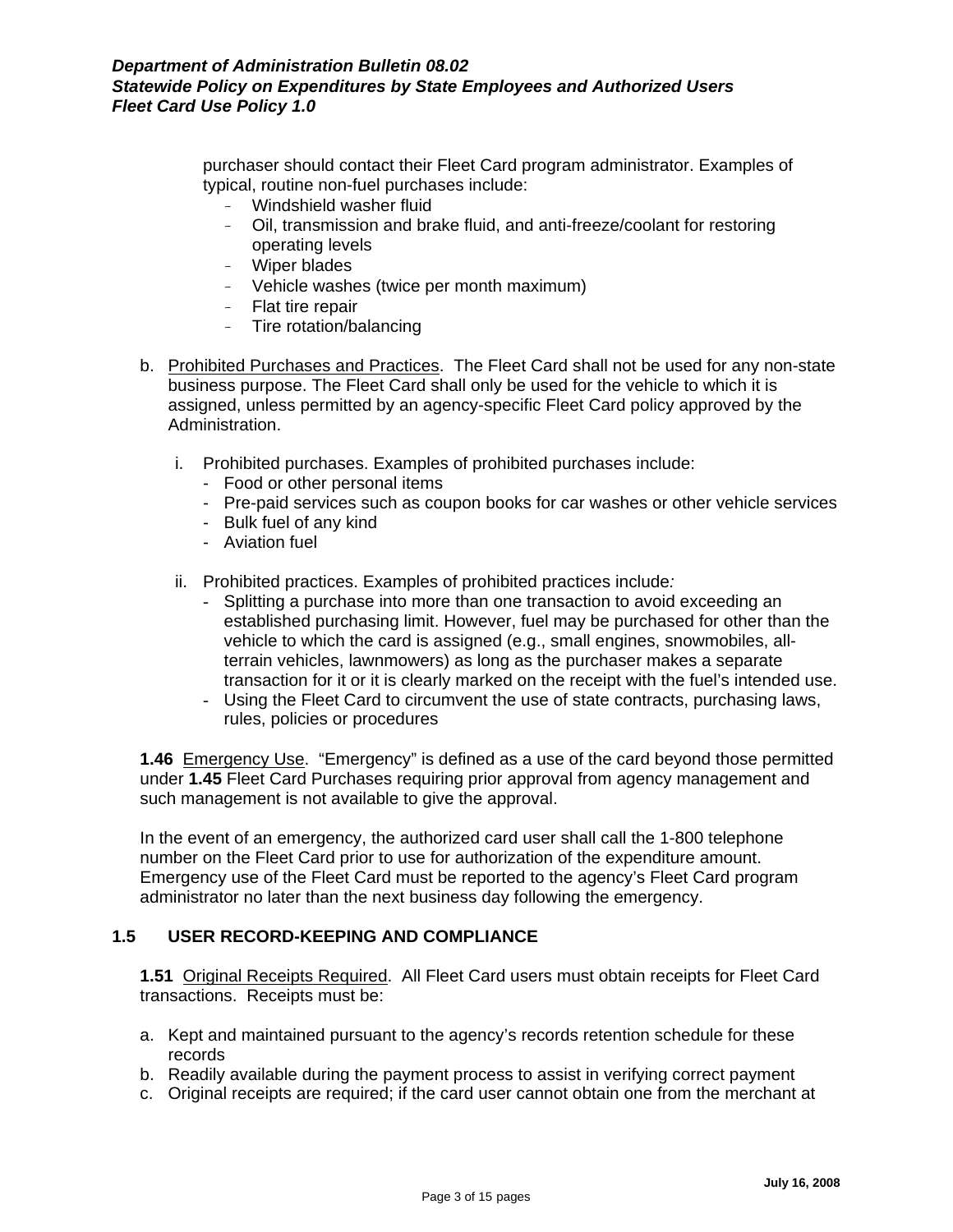the time of sale because of mechanical or technical difficulties, the card user must complete, sign and have notarized an "Affidavit in Lieu of Receipts," which is available from agency financial services offices.

**1.52** Contrary Use. If a card is used in violation of this policy, the authorized card user shall report the matter to the agency Fleet Card program administrator no later than the next reimbursement may not be warranted, in which case the agency will assess and resolve business day. In the case of a prohibited purchase, the card user shall immediately reimburse the agency for the prohibited purchase. There may be situations where such such matters on a case-by-case basis.

#### **1.6 FLEET CARD USE EXCEPTIONS**

As noted above in 1.0 Policy, agencies may adopt the standard Fleet Card policy found at Attachment A, or submit one of their own to the Department of Administration, Fleet Services. If an agency establishes its own policy, it may further restrict the use of the Fleet Card, but cannot authorize higher limits without written permission from the Department of Administration by submitting a Request for Fleet Card Policy Exception form. *See* **Attachment B.**  Examples of such exceptions include: imposing higher card limits than found under **1.44**, or authorizing purchases beyond those listed under **1.45a.**

# 1.7 ADVISORY TO AGENCY FISCAL AND FLEET MANAGEMENT PERSONNEL

**1.71** Vehicle-related product and service contracts. The state maintains several contracts for vehicle-related products and services, including tires, oil changes and certain repairs (for as when tire replacement is scheduled, unless the repair needs to be undertaken to assist in example, regularly scheduled preventative maintenance). When goods or services are available through a state contract, the agency shall comply with the contract release, such the completion of state business (such as the replacement of a flat tire).

State agencies are encouraged to contract for routine preventive services, such as scheduled maintenance specified in the vehicle owner's manual, in order to avoid violating limits on goods or services purchases.

**1.72** Encumbering Funds. State law requires state entities to project and encumber sufficient funds for the cost-effective reimbursement of anticipated expenditures prior to obligating the state to pay for a purchase. For this reason, expected, predictable Fleet Card expenses must be encumbered for the current month and one additional month prior to the to an estimated two months' purchases, and to replenish the encumbrance accordingly use of the Fleet Card. *See* MAPS Policy 3016.01, which states, "To facilitate the encumbering process, it is recommended that agencies encumber an amount equal once payment is made."

For Fleet Cards, the MAPS Point of Entry (POE) document notes that this can be accomplished by an encumbering document in MAPS Procurement. There must be sufficient funds remaining in the encumbrance for the expected expenses in the next two billing cycles/periods at the start of the billing cycle.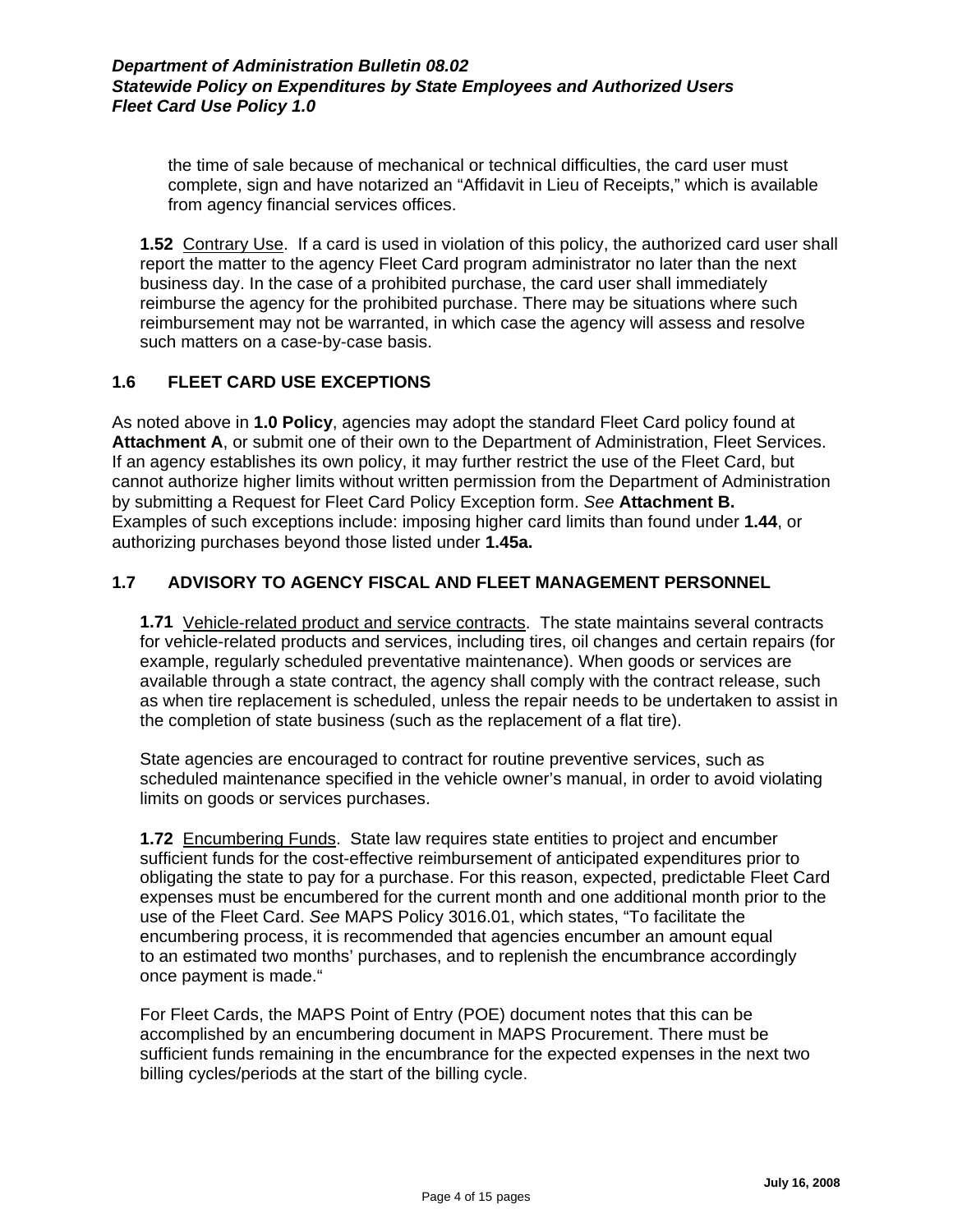**1.73** Standardized Data. The state will establish product code listings with the Fleet Card vendor that will provide enough detail about the type of product or service purchased to facilitate accurate reporting. Product codes also help prevent unauthorized purchases.

The State Fleet Council, in conjunction with the Department of Administration and the Fleet Card contract vendor, will develop a standardized data format for use with all fuel card accounts.

# 1.8 **FLEET CARD PROGRAM ADMINISTRATION**

**1.81** Fleet Card Policy Required. Each state agency operating vehicles and desiring to use the Fleet Card shall develop and maintain a policy for the use of the State Fleet Card. The Compensation for Use of Personal Vehicles. The agency's policy may further restrict the use policy shall align with this state policy and *Minn. Stat. § 16B.55, Use of State Vehicles;*  of the Fleet Card, but cannot authorize higher limits without written permission from the Department of Administration. The agency's policy shall:

- a. Specify the consequences of Fleet Card misuse.
- b. Require training for authorized users of Fleet Cards about the responsibilities and requirements of the Fleet Card, the agency's policy, and purchasing laws, rules, policies and procedures.
- c. Require a signed statement from authorized users of a Fleet Card agreeing to abide by the provisions of the Statewide Policy on Expenditures by State Employees and Authorized Users and the agency's Fleet Card Use Policy and understand the consequences of misuse.
- d. Include a statement, signed by the agency head, stipulating that the agency agrees to abide by the Statewide Policy on Expenditures by State Employees and Authorized Users and the agency's Fleet Card Use Policy.
- e. Specify reconciliation/auditing procedures, including: a commitment to periodic audits and the frequency of audits; and in the case of reconciling invoices, whether the agency will examine all invoices or a statistically significant representative sample.
- f. Identify approved exceptions, including procedures and measures for ensuring control and monitoring.
- that will permit linking any transaction to a specific individual. g. Outline a method or system for identifying employees with a unique identifier (i.e., PIN)
- h. Provide a list of contracts that the authorized card user may use.

The agency must submit a signed copy of the agency policy to the Department of Administration for review and approval by the Commissioner of Administration; upon approval, the Commissioner of Administration will sign and return the policy to the agency.

Standard Agency Fleet Card Policy. A standard fleet card policy is included as an attachment to this policy (*See* **Attachment A**). State agencies may adopt the standard policy provided exceptions are unnecessary. If the standard policy is adopted, the agency shall customize the Fleet Card reconciliation/audit section of the policy. If an agency adopts the standard policy and makes changes, it must identify those changes. A signed copy of the policy, indicating the changes, must then be submitted to the Department of Administration for approval.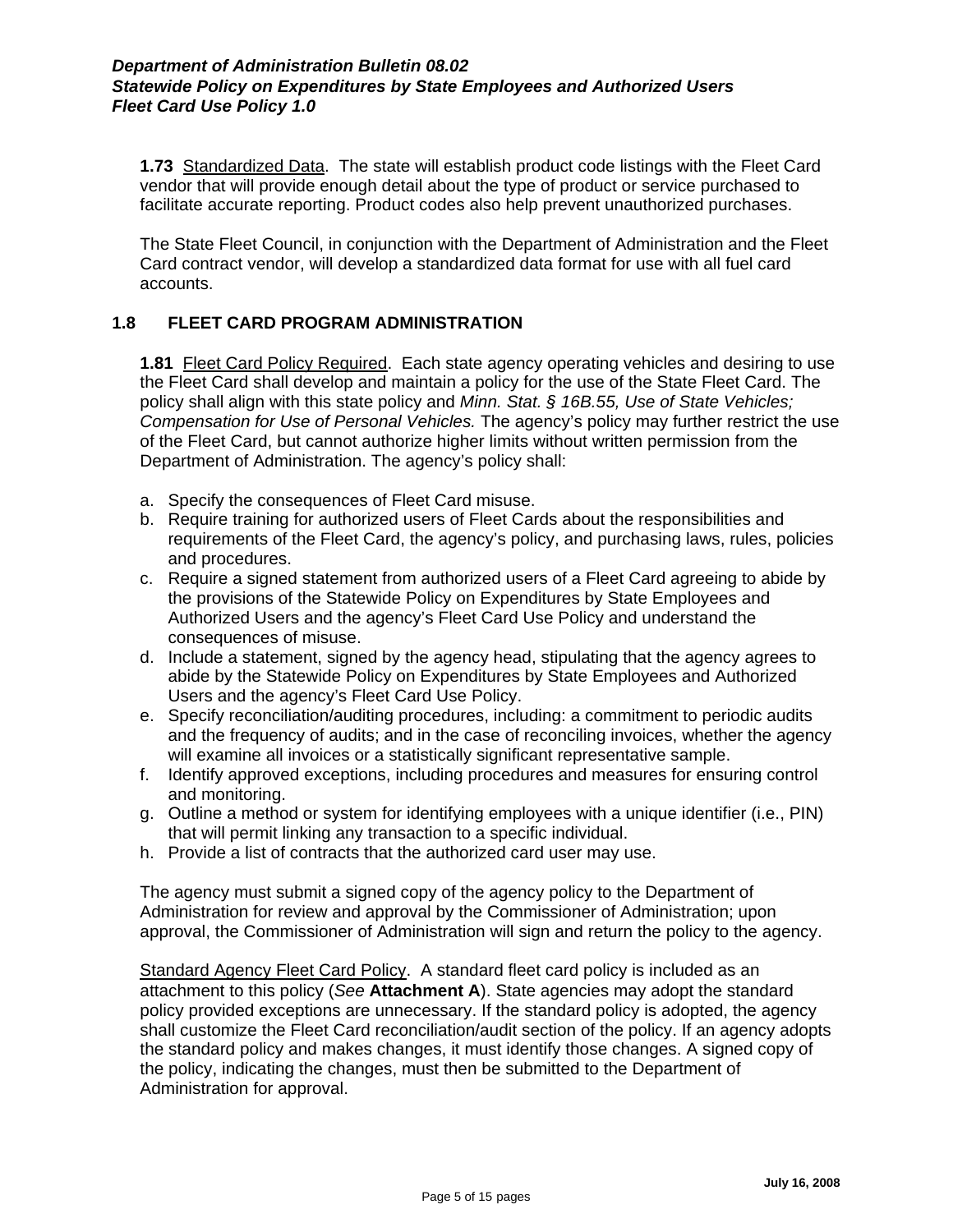**1.82** Fleet Card Program Administrators. Participating agencies must designate their Fleet Card program administrators. Agencies must report the names of their Fleet Card program program consistent with the statewide plan and the agency's approved plan. An agency may administrators, along with contact information (address, phone, fax, e-mail) to the Fleet Card program manager at the Department of Administration's Fleet and Surplus Services office. The agency Fleet Card program administrator is responsible for overall administration of the delegate the Fleet Card program administrator duties to multiple persons based on the agency's structure and business practices, but the delegation must be outlined and authorized in the agency's policy.

1.83 Fleet Card Program Administrator duties. The duties of the Fleet Card Program Administrator include:

- a. Create account(s) and account access so that card requests and changes may be managed and monitored.
- b. Administer card policy and provide training to employees in the proper use of the Fleet Card.
- practices so that Fleet Card bills are paid in a timely manner and the agency receives c. Monitor card usage and review and reconcile invoices per agency reconciliation available rebate incentives.
- d. Encumber adequate funds for anticipated Fleet Card purchases to ensure that the agency's use of the Fleet Card complies with the MAPS Point of Entry (POE) document and the *Department of Finance and Department of Administration Operating Policy and Procedure 3016.00, Credit Agreements – Purchasing Card and Fleet Card*.

**1.84** Requirement to Reconcile Invoices; Records Retention; Auditing.Each agency is responsible for designating a person or persons for reconciling monthly Fleet Card contract vendor invoices and purchase receipts in accordance with the agency policy's reconciliation plan.

- a. Receipts must be submitted to the agency's designated Fleet Card program administrator or designee for reconciliation with the Fleet Card invoice.
- b. Receipts and other documentation must be retained pursuant to the agency's records retention schedule for these records.
- the review of transactions to prevent theft, abuse and fraud relating to the overall use of c. Each agency must have a reconciliation or fuel transaction auditing process in place for the card. This process is required and must be described in the agency Fleet Card policy. It is the responsibility of each agency to review Fleet Card charges and monthly invoices to eliminate unnecessary and inappropriate charges.
- d. It is also the responsibility of agency Fleet Card program administrators to inform vehicle operators of current contracts, provisions and policies relating to Fleet Card purchases.

**1.8 5** Invoice Review. A review of permissible fuel and non-fuel charges shall ensure that:

- a. Authorized users are properly using the Fleet Card for permissible purchases.
- b. Charges for federal excise taxes have been removed, if appropriate.
- c. State sales taxes have been paid, when applicable.
- d. Potentially fraudulent transactions resulting from lost, stolen or returned Fleet Cards are identified.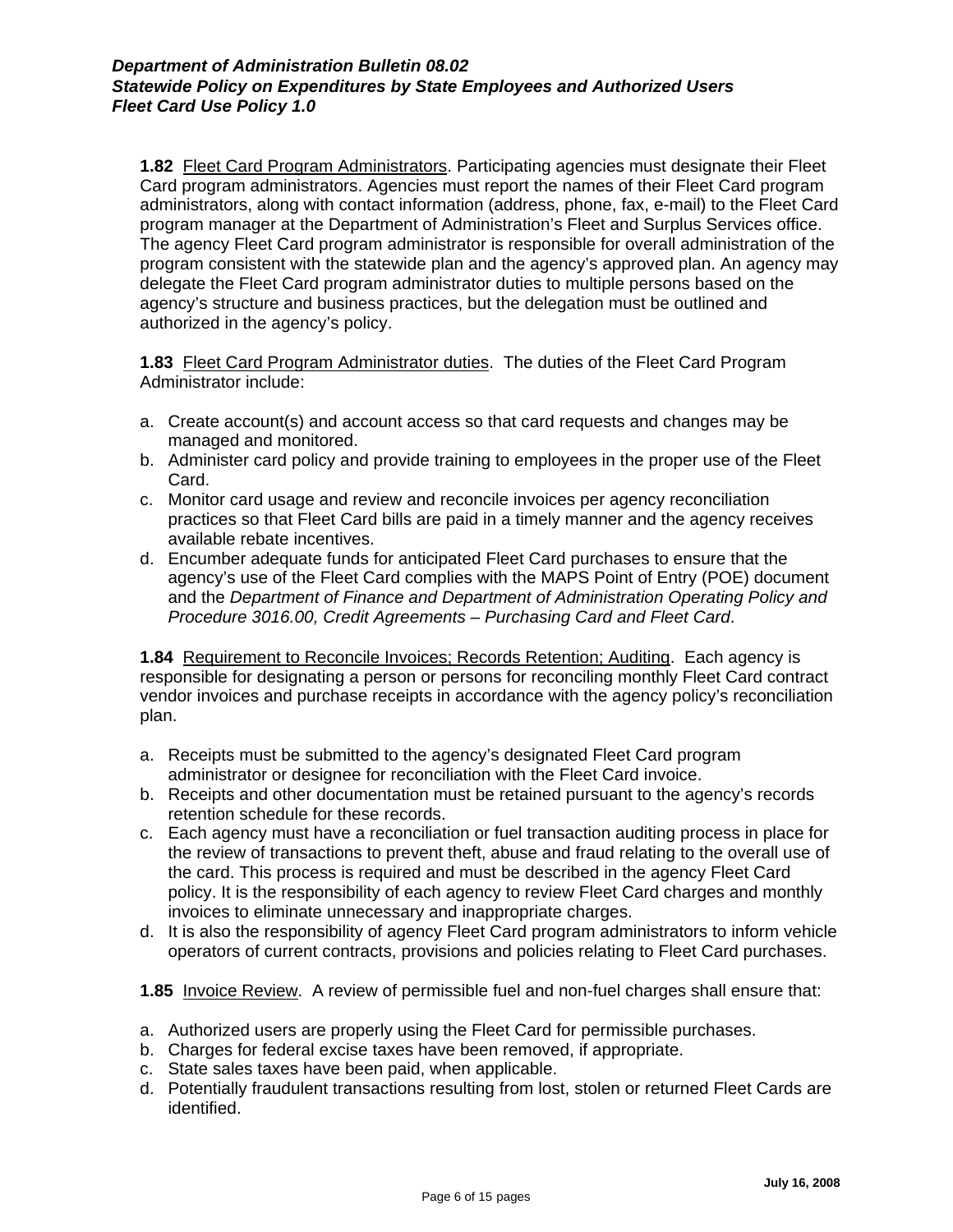**1.86** Unauthorized Purchase. If an agency suspects an unauthorized purchase, the agency should investigate the transaction promptly to determine whether it is an incorrect amount or whether it is an unauthorized purchase. If it is determined that it is an incorrect amount, the agency must attempt to resolve it with the merchant or the contract vendor. If it cannot be resolved, it must be disputed. If it is determined to be an unauthorized purchase, the agency should take the actions specified in the agency policy.

**1.87** Discrepancies. Incorrect product codes, incorrect federal excise tax exemptions or incorrect product quantities are billing discrepancies. Discrepancies such as incorrect program administrator. Suspected product coding errors should be directed to Fleet and product quantities or incorrect tax amounts should be directed to the agency's Fleet Card Surplus Services, telephone (651) 296-2163.

**1.88** Disputed Charges. Disputed charges can result from incorrect dollar amounts, duplicate charges, unprocessed credits and/or fraud. Agency designated personnel must review the billing statement for accuracy. The Fleet Card program administrator should contact the Fleet Card contract vendor on any erroneous charges or other disputed items immediately upon discovery of the potential error.

- a. Disputed Charge Documentation. The agency Fleet Card program administrator must document disputed items in writing to the Fleet Card contract vendor's customer service office. The agency must maintain copies of any written documentation, including documentation describing the resolution of the dispute, with the monthly billing statement.
- b. Dispute Notification. Upon notification of a dispute, the contract vendor will investigate the dispute and propose a resolution. If the invoice is reasonable (for example, the maximum rebate would be the same as or greater than the disputed item if the invoice is paid in a timely manner), even with the disputed item(s), the agency should pay the full amount on the invoice to ensure the maximum possible rebate. Utilize the reconciliation process and the dispute process to rectify the situation. See the Contract Release, C-712(5), for details on how to submit a dispute.

**1.89** Rebates. The Fleet Card program includes a provision for rebates. Fleet Card rebates must be managed in accordance with *Department of Finance and Department of Administration Operating Policy and Procedure 3016.00, Credit Agreements – Purchasing Card and Fleet Card*.

# **1.9 DEPARTMENT OF FINANCE; REPORTING REQUIREMENTS**

**1.91** 1099 Reporting Requirements. The Department of Finance will monitor the Fleet Card program for the necessary 1099 reporting information from the Contract Vendor, including:

- a. Reviewing reports for all charges for services
- b. Verifying whether a merchant has an appropriate W-9 in the state's systems
- c. Obtaining a W-9 from merchant when the merchant is not in MAPS
- d. Completing 1099 reporting to Internal Revenue Service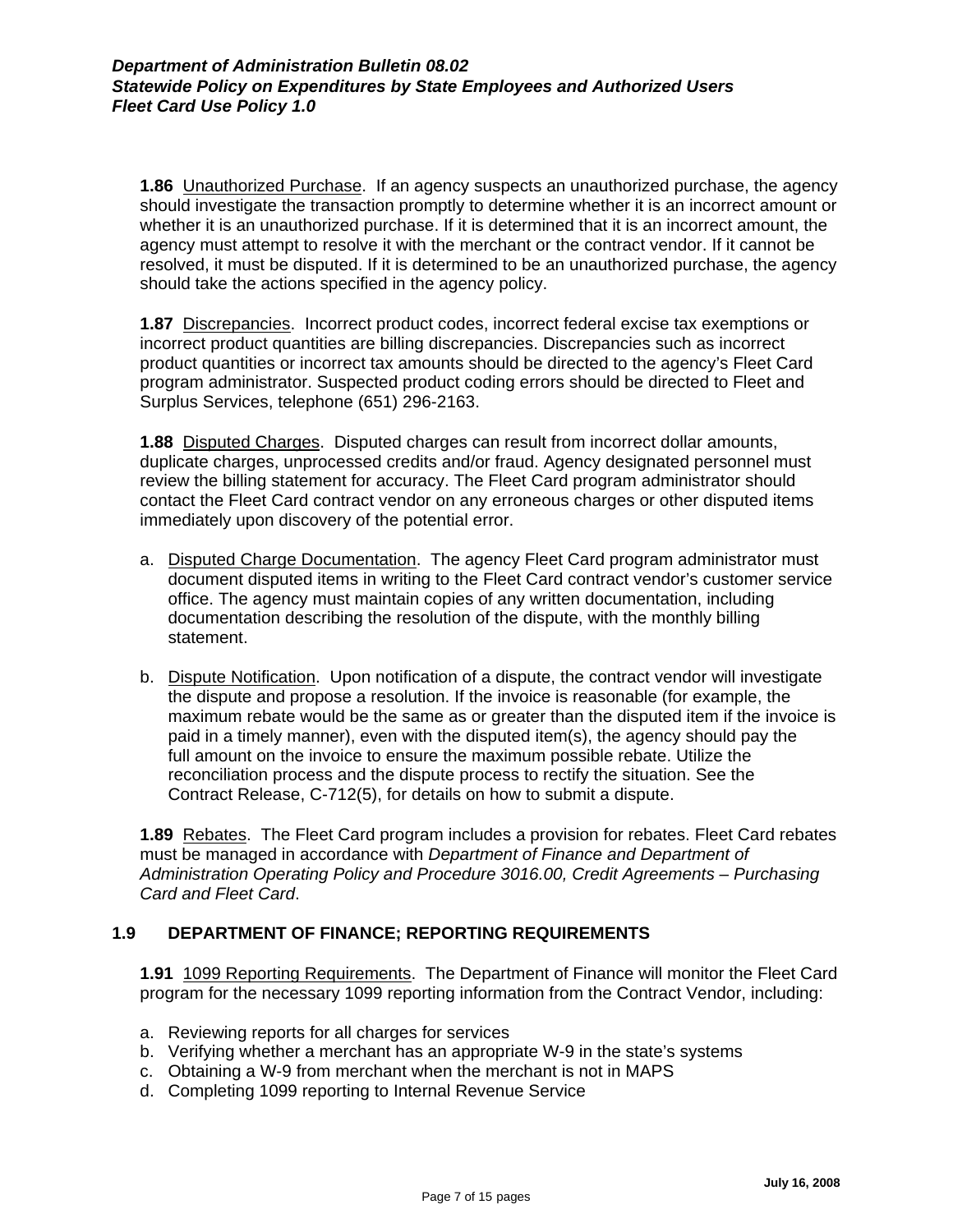**1.92** Online Account Management and Reporting. Agency Fleet Card program administrators may manage its Fleet Card accounts and cards on the contract vendor's web site and can create standard reports online. See the Contract Release, C-712(5) on the Materials Management Division web site for more detailed information.

The Fleet Card use policy was developed with the assistance of State Fleet Council. It will be pdated and revised as needed. **If you have questions, please contact Fleet & Surplus**  u **Services, Department of Administration.**

**Issued: July 16, 2008**

#### **Attachments:**

- A Standard Agency Policy
- B Request for Fleet Card Policy Exception

#### **Additio nal References:**

The Fleet Card Contract Release is C-712(5).

Minn. Stat. § 16B.55, Use of State Vehicles; Compensation for use of Personal Vehicles, governs the use of state vehicles.

Department of Finance and Department of Administration Operating Policy and rocedure 3016.00, *Credit Agreements – Purchasing Card and Fleet Card*. P

Department of Administration and Finance State-wide Systems MAPS Reference Guide Point of Entry (POE).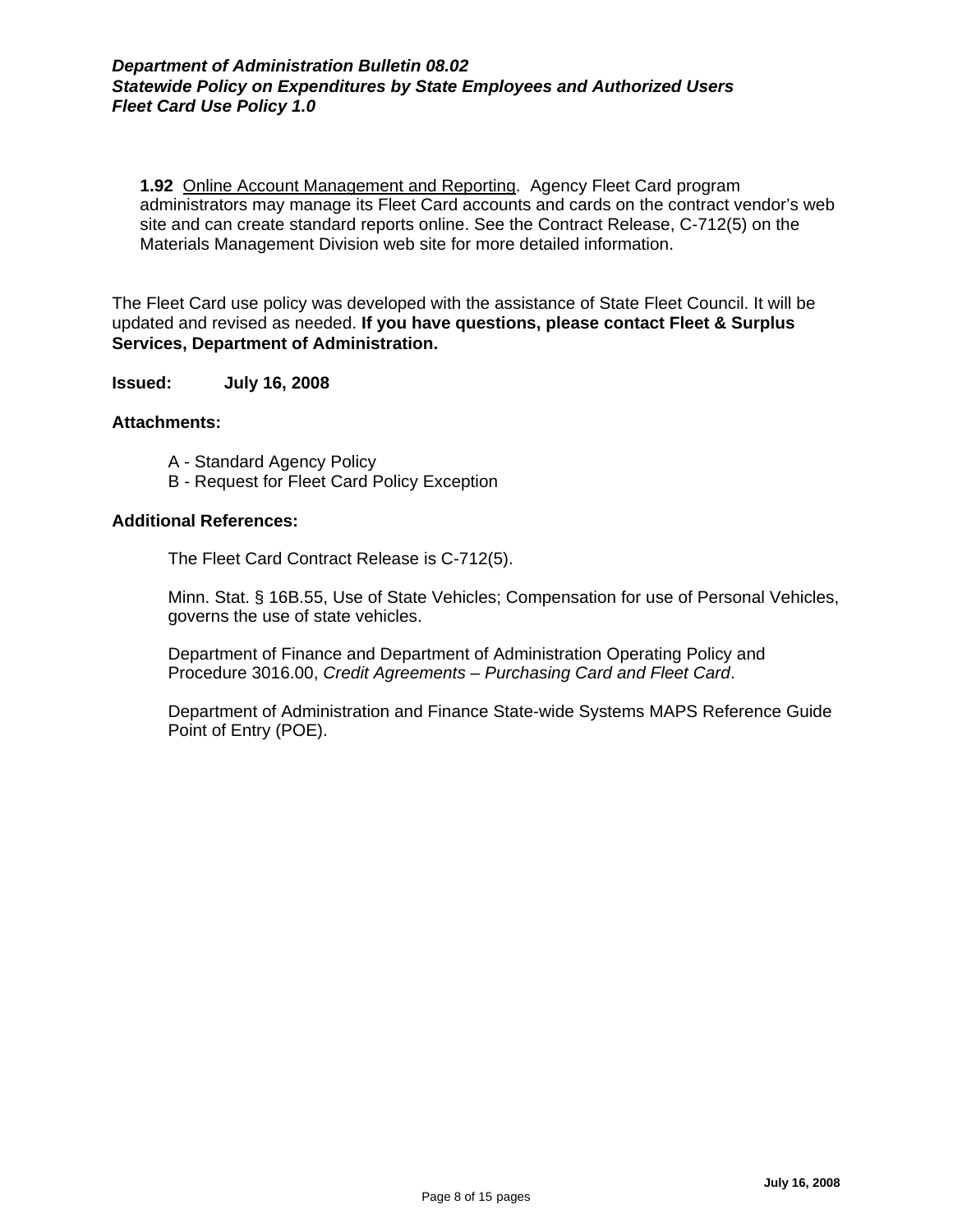## **ATTACHMENT A Standard Fleet Fuel Card Policy**

#### **I. Purpose**

The purpose of this policy is to ensure that state employees and other users authorized by the agency to conduct state business (hereinafter together referred to as 'authorized users') use the Fleet Card appropriately to ensure that the state's fleet assets are operated and managed efficiently and cost-effectively.

#### **II. Background**

The Fleet Card program offers state agencies a widely accepted Fleet Card for the purchase of fuel and related items and services that are necessary for the safe, efficient operation of state vehicles. A private vendor provides the Fleet Card program to the state through a contract managed by the Department of Administration's Materials Management Division.

The Fleet Card program also includes a reporting function that helps the state track vehicle usage and costs. The state Fleet Management Information System collects and utilizes this information in order to ensure the effective, efficient utilization of state vehicles.

#### **III. Fleet Card Policy**

#### **a. Scope of Use**

#### **Fleet Cards Assigned to Vehicles**

A Fleet Card will be issued to each on-highway vehicle in the agency fleet.

The Fleet Cards are to be used for retail purchases of fuel used in state vehicles.

Each authorized user will be assigned a PIN number, which must be used to authorize purchases with the Fleet Card.

#### **Fleet Cards Assigned to Locations**

Fleet Cards may be issued to locations. "Location-assigned" cards may be used for fuel for miscellaneous equipment such as mowers, chainsaws, tractors and other off-highway work equipment. "Location-assigned" cards may also be used for fuel for on-highway usage such as short-term rental vehicles.

Each person authorized to purchase fuel will be assigned a PIN number, which must be used to authorize purchases on the Fleet Card.

#### **b. Acceptable Card Uses**

Acceptable purchases using a fuel card are fuel and other minor items required for the safe, efficient operation of state vehicles.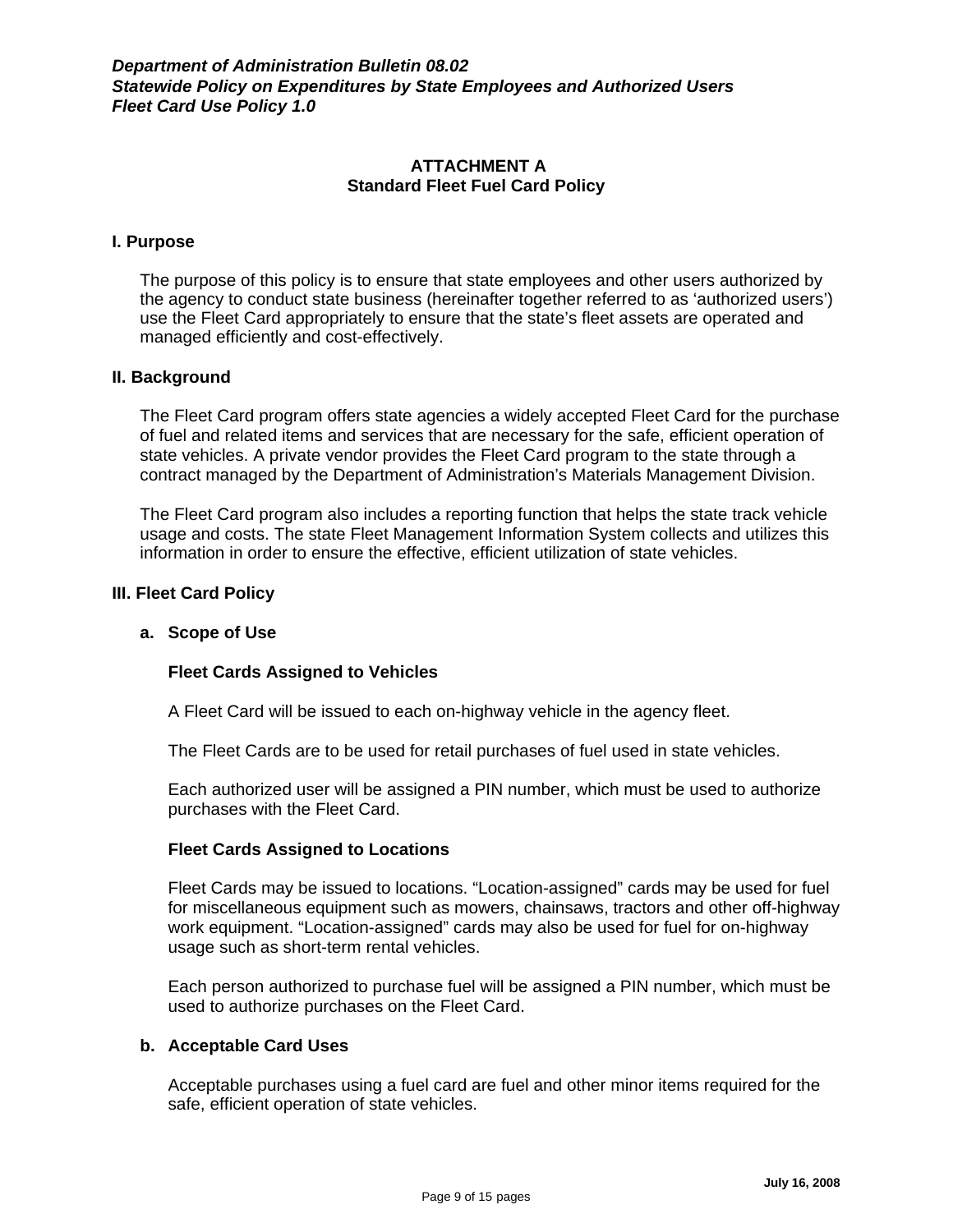Fleet Cards have three types of controls: transaction dollar limit, daily dollar limit and daily number of transactions limit. *See* **i. Card Spending Limits**.

#### **c. Fuel Purchases**

- Fuel purchases are restricted to self-service fuel of the type and grade specified by the vehicle manufacturer
- E85 (85% ethanol, 15% gasoline) for flex-fuel vehicles when available
- Blended-for-the-season diesel fuel in diesel powered vehicles

**d. Non-fuel Purchases** Non-fuel purchases are restricted to routine items and services required for the state vehicle in order to complete the state employee's work. When in doubt, the purchaser should contact their Fleet Card program administrator. Examples of typical, routine non-fuel purchases:

- Windshield washer fluid
- Oil, transmission and brake fluid, and anti-freeze/coolant for restoring operating levels
- Wiper blades
- Vehicle washes (twice per month maximum)
- Tire/flat repair
- Tire rotation/balancing

Fleet Cards can be used at state contract vendors for purchasing allowed items on the Fleet Card. When purchasing from a contract vendor, the authorized user should receive the state contract pricing.

Fleet Card use is also authorized for after-hours emergency service. The use of a card for emergency service must be reported to the agency Fleet Card program administrator the first workday following the use of the card. Some examples of emergency after-hours use are:

- Towing of a stranded or disabled vehicle
- Flat tire repair
- Broken engine belt replacement
- **e. Unacceptable Card Uses**. The Fleet Card shall not be used for any non-state business purpose.
	- i. Prohibited purchases. Examples of prohibited purchases include:
		- Food or other personal items
		- Pre-paid services such as coupon books for car washes or other vehicle services
		- Bulk fuel of any kind
		- aviation fuel
	- ii. Prohibited practices. Examples of prohibited practices include*:* 
		- Splitting a purchase into more than one transaction to avoid exceeding an established purchasing limit. However, fuel may be purchased for other than the vehicle to which the card is assigned (e.g., small engines, snowmobiles, all-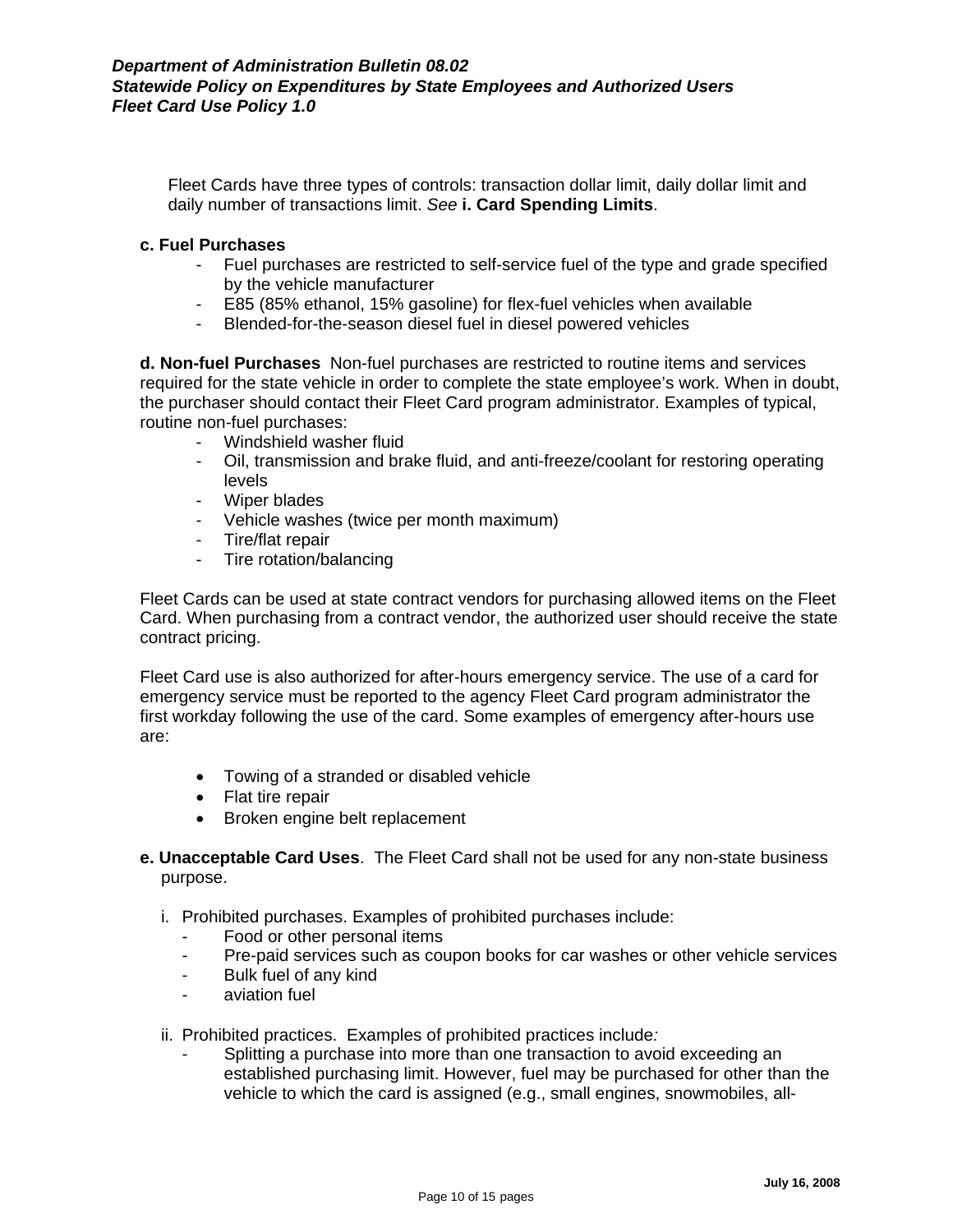terrain vehicles, lawnmowers) as long as the purchaser makes a separate transaction or it is clearly marked on the receipt with the fuel's intended use. Using the Fleet Card to circumvent the use of state contracts, purchasing laws, rules, policies or procedures

#### **f. Consequences of Improper Use**

If a card is used in violation of this policy, the authorized card user shall report the matter to the agency Fleet Card program administrator no later than the next business day. In the case of a prohibited purchase or use, the card user shall immediately reimburse the agency for the prohibited purchase.

Emergency Use. "Emergency" is defined as a use of the card beyond those permitted by this policy requiring prior approval from agency management and such management is not available to give the approval.

In the event of an emergency, the authorized card user shall call the 1-800 number on the Fleet Card prior to use for authorization of the expenditure amount. Emergency use of the Fleet Card must be reported to the agency's Fleet Card program administrator the next business day following the emergency. There may be situations where such reimbursement may not be warranted, in which case the agency will assess and resolve such matters on a case-by-case basis.

# **g. Encumbrance of funds**

State law requires state entities to project and encumber sufficient funds for the costeffective reimbursement of anticipated expenditures prior to obligating the state to pay for a purchase. For this reason, expected, predictable Fleet Card expenses must be encumbered for the current month and one additional month prior to the use of the Fleet Card. *See* MAPS Policy 3016.01 which states "To facilitate the encumbering process, it is recommended that agencies encumber an amount equal to an estimated two months' purchases, and to replenish the encumbrance accordingly once payment is made."

For Fleet Cards the MAPS Point of Entry (POE) document notes that this can be accomplished by an encumbering document in MAPS Procurement. There must be sufficient funds remaining in the encumbrance for the expected expenses in the next two billing cycles/periods at the start of the billing cycle.

#### **h. Card Controls**

Fleet Card controls are controls that are placed on cards by the state at the vendor level. There are two basic types of controls: soft controls, in which the agency Fleet Card program administrator is notified about a purchase that appears to be outside the scope of normal card purchasing, and hard controls, which disallow products or dollar amounts that are outside the scope of normal card purchasing.

# **i. Card Spending Limits**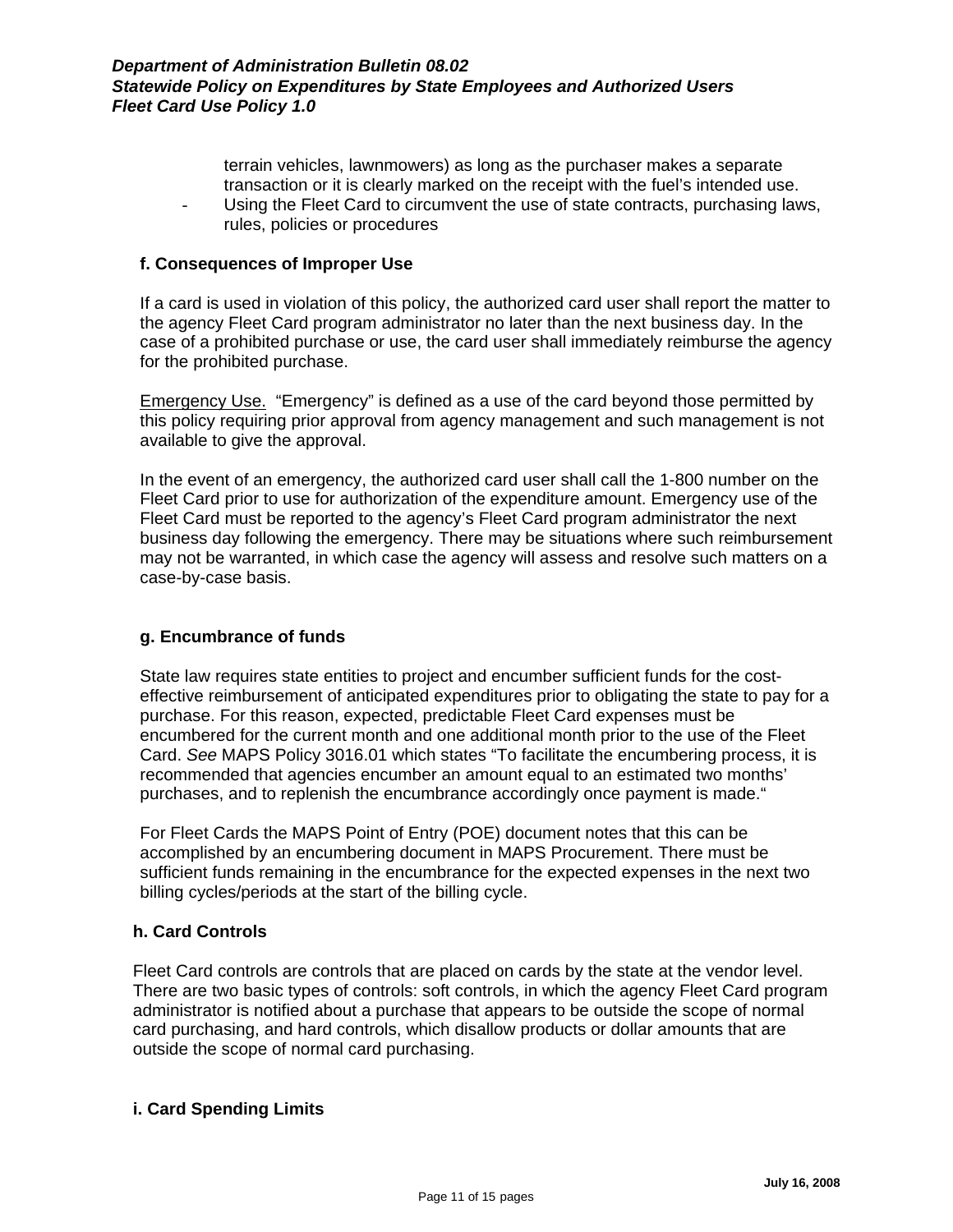Cards are limited to a reasonable number of transactions daily with a preset dollar limit per transaction. These limits are set based on typical needs for normal vehicle operation. Limits will be reviewed on a regular basis and adjusted accordingly if needs and economic conditions dictate. The standard state limits for the Fleet Card are:

- **\$400** per transaction
- **\$1,600** per day in total
- **Four** (4) transactions per day

#### **j. Exception Authorization Process**

Purchases other than those permissible under this policy must receive advance approval from the agency Fleet Card program administrator.

#### **k. Retention of Receipts**

Fleet Card receipts must be retained according to the agency's records retention schedule for these records. Within a reasonable period after the end of each month, Fleet Card receipts must be sent to an authorized location for verification and storage.

The agency Fleet Card program administrator will designate authorized storage locations for Fleet Card receipts. The Fleet Card program administrator is responsible for the proper retention of Fleet Card receipts, including producing these records for audits.

#### **IV. Agency Fleet Card Program Administrator**

Participating agencies. Participating agencies must designate Fleet Card program administrators for each Fleet Card account. Agencies must report the names of their Fleet Card program administrators, along with contact information (address, phone, fax, e-mail) to the Fleet Card program manager at the Department of Administration's Fleet and Surplus Services office. The agency Fleet Card program administrator is responsible for overall administration of the program consistent with the statewide plan and the agency's approved plan. An agency may delegate the Fleet Card program administrator duties to multiple persons based on the agency's structure and business practices, but the delegation must be outlined and authorized in the agency's policy.

Fleet Card Program Administrator duties. The duties of the Fleet Card Program Administrator include:

- Creating account(s) and account access so that card requests and changes may be managed and monitored
- Administering card policy and train card users so that cards are properly used
- Monitoring card usage, including reviewing and reconciling invoices per agency reconciliation practices so that Fleet Card bills are paid in a timely manner and the agency receives available rebate incentives
- Encumbering adequate funds for anticipated Fleet Card purchases to ensure that the agency's use of the Fleet Card complies with the MAPS Point of Entry (POE) document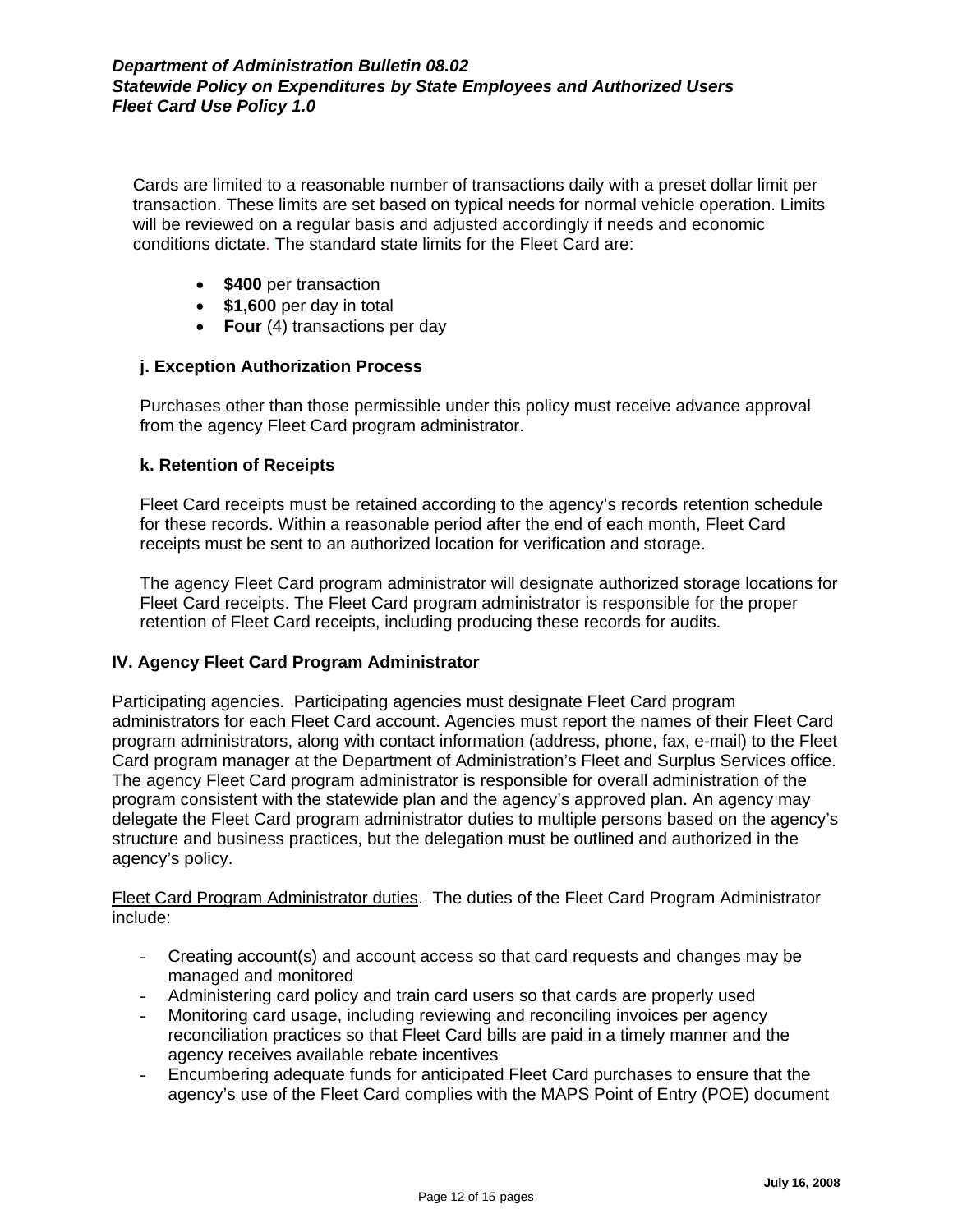and the *Department of Finance and Department of Administration Operating Policy and Procedure 3016.00, Credit Agreements – Purchasing Card and Fleet Card*

- Ensuring the proper retention and storage of receipts and the ability to retrieve receipts for business needs, including audits

#### **VI. Fleet Card Reconciliation Process**

The agency will reconcile Fleet Card invoices with purchase receipts. This reconciliation may be conducted on a spot basis, with all or an appropriate sample percentage of transactions reconciled each month, based on the volume of transactions. If a sampling is used, the appropriate sample percentage will be determined by the agency in accordance with agency audit requirements. Appendix A is a description of an agency reconciliation sample process.

In addition to sample reconciliation, exception reporting will be done. Exception reconciliation will take place for purchases that fall outside of normal purchasing. Some examples of exception reporting include:

- Incorrect fuel type
- Purchases exceeding the tank capacity
- Incorrect odometer tracking
- Purchases outside of the normal range of travel

\_\_\_\_\_\_\_\_\_\_\_\_\_\_\_\_\_\_\_\_\_\_\_\_\_\_\_\_\_\_\_\_\_\_\_\_\_\_\_\_\_\_\_\_\_\_

- Purchases of food and related items
- Purchases of personal items

Agency Name

SIGNATURES:

Agency Head/Delegate Title Title Contract Date

\_\_\_\_\_\_\_\_\_\_\_\_\_\_\_\_\_\_\_\_\_\_\_\_\_\_\_\_\_\_\_\_\_\_\_ \_\_\_\_\_\_\_\_\_\_\_\_\_\_\_\_\_\_\_\_\_\_\_\_ \_\_\_\_\_\_\_\_\_\_

\_\_\_\_\_\_\_\_\_\_\_\_\_\_\_\_\_\_\_\_\_\_\_\_\_\_\_\_\_\_\_\_\_\_\_ \_\_\_\_\_\_\_\_\_\_\_\_\_\_\_\_\_\_\_\_\_\_\_\_\_ \_\_\_\_\_\_\_\_\_\_ Commissioner or Commissioner's Delegate Title (if other than commissioner) Date Department of Administration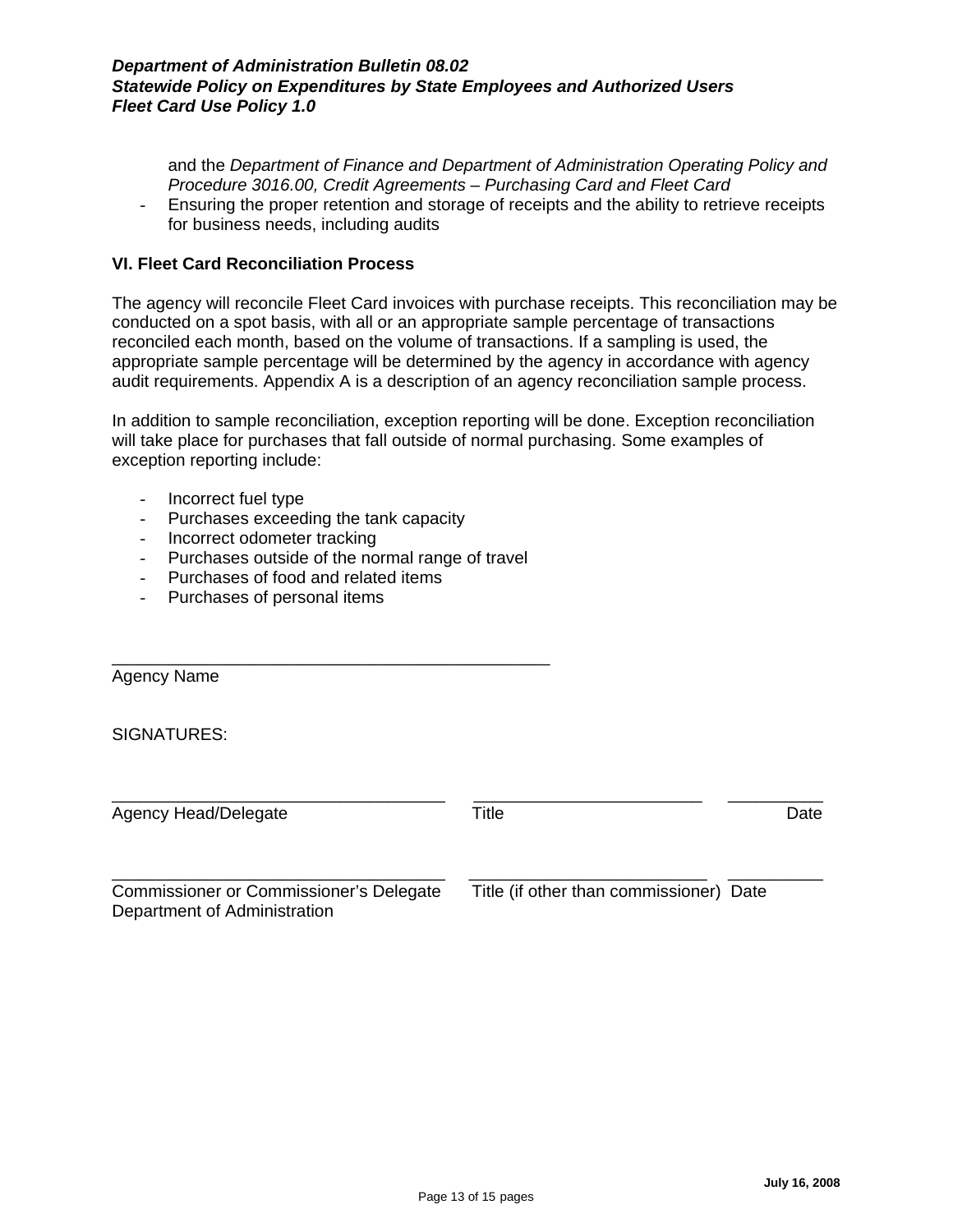# **Appendix A**

### **Reconciliation Process**

Each agency is responsible for developing an appropriate reconciliation process. The sample below provides a basic starting point for developing an agency-specific reconciliation process.

#### **"Sample Agency Reconciliation Process"**

Each month, a statistically appropriate sampling of the agency fleet (or card) transactions will be selected randomly for reconciliation.

Transactions shall be reviewed and reconciled with paper receipts, to verify that all transactions are legitimate, appropriate, and should be paid by the agency. Agencies are required to document that reconciliation has occurred. This reconciliation shall be completed within a reasonable amount of time.

In the event that an issue or problem is discovered during the reconciliation process, agency Fleet Card program administrators will attempt to resolve the issue, working with others as necessary to help resolve the issue, including the vendor, human resources, the purchaser and the Department of Administration's Fleet and Surplus Services.